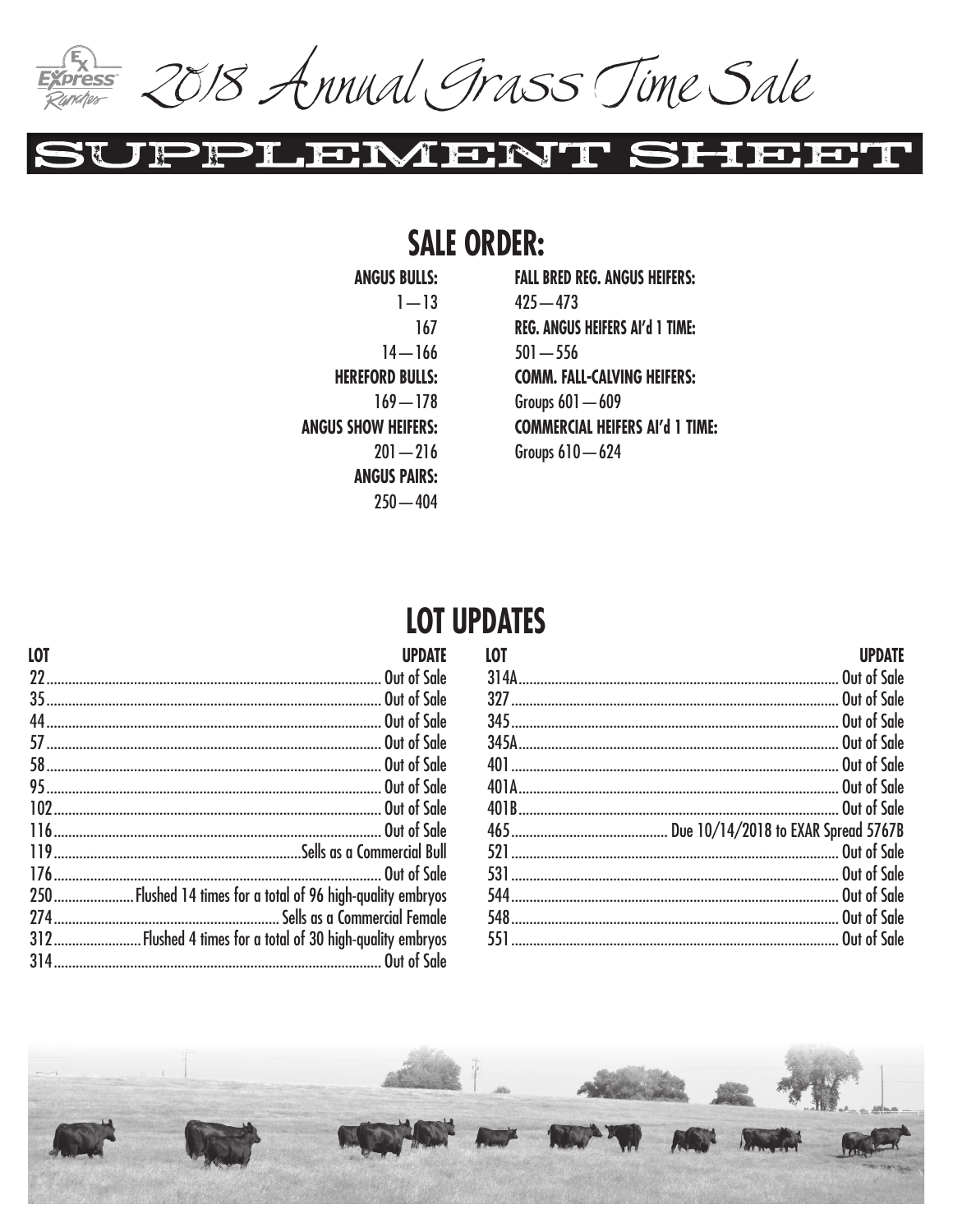|            |                                    |            |               |           |                | <b>CALF UPDATES:</b>                                 |                   |                         |           |           |    |     |    |                        |            |           |           |
|------------|------------------------------------|------------|---------------|-----------|----------------|------------------------------------------------------|-------------------|-------------------------|-----------|-----------|----|-----|----|------------------------|------------|-----------|-----------|
| <b>LOT</b> | <b>NAME</b>                        | <b>REG</b> | <b>TATTOO</b> | <b>BD</b> | <b>SEX</b>     | <b>SIRE</b>                                          | <b>ACT BW CED</b> |                         | <b>BW</b> | <b>WW</b> |    |     |    | <b>MILK YW CW MARB</b> | <b>REA</b> | <b>SW</b> | <b>SB</b> |
|            |                                    |            |               |           |                | <b>EPDs ON CALVES IN ALREADY LISTED IN FOOTNOTES</b> |                   |                         |           |           |    |     |    |                        |            |           |           |
| 316A       | <b>EXAR First Advance 8377B</b>    | 19085735   | 8377B         | 3/23/18   | B              | <b>EXAR First Advance 5702B</b>                      | 80                | 8                       | 2.7       | 53        | 21 | 93  | 40 | 0.53                   | 0.49       | 44.60     | 129.60    |
| 320A       | EXAR Dude 8613B                    | 19082436   | 8613B         | 3/18/18   | B              | <b>EXAR Dude 4655B</b>                               | 70                | 10                      | 1.5       | 56        | 27 | 108 | 43 | 1.23                   | 0.58       | 59.54     | 146.70    |
| 328A       | <b>EXAR Power X 8490B</b>          | 19085756   | 8490B         | 3/20/18   | B              | <b>EXAR Power X 3250B</b>                            | 77                | 8                       | 1.5       | 57        | 19 | 106 | 36 | 0.60                   | 0.56       | 49.14     | 127.79    |
| 329A       | <b>EXAR Blackcap 8477</b>          | 19085744   | 8477          | 3/15/18   | C              | <b>EXAR Power X 3250B</b>                            | 78                | $\mathfrak b$           | 2.2       | 61        | 24 | 111 | 42 | 0.55                   | 0.71       | 57.92     | 141.19    |
| 331A       | <b>EXAR Power X 8489B</b>          | 19085755   | 8489B         | 3/19/18   | B              | <b>EXAR Power X 3250B</b>                            | 84                | 8                       | 1.0       | 54        | 22 | 101 | 37 | 0.76                   | 0.63       | 51.11     | 134.33    |
| 332A       | <b>EXAR Power X 8485B</b>          | 19085752   | 8485B         | 3/15/18   | B              | <b>EXAR Power X 3250B</b>                            | 86                | 9                       | 2.3       | 61        | 20 | 108 | 37 | 0.81                   | 0.64       | 53.93     | 131.31    |
| 338A       | <b>EXAR Carin 8476</b>             | 19085743   | 8476          | 3/15/18   | C              | <b>EXAR Impression 2046</b>                          | 66                | 11                      | 0.3       | 46        | 25 | 84  | 17 | 0.66                   | 0.34       | 48.91     | 85.96     |
| 342A       | <b>EXAR Everelda 8379</b>          | 19085737   | 8379          | 3/15/18   | C              | <b>EXAR Epic 6079B</b>                               | 80                | 9                       | 0.6       | 48        | 22 | 85  | 29 | 0.57                   | 0.36       | 48.23     | 101.97    |
| 396A       | <b>EXAR Top Game 8097</b>          | 19083808   | 8097          | 3/21/18   | B              | <b>EXAR Top Game 8514B</b>                           | 65                | 5                       | 2.5       | 59        | 18 | 111 | 44 | 0.86                   | 0.49       | 48.13     | 145.60    |
| 397A       | <b>EXAR Blackcap 8098</b>          | 19083809   | 8098          | 3/21/18   | C              | <b>EXAR Top Game 8514B</b>                           | 68                | 12                      | 0.5       | 53        | 21 | 98  | 33 | 0.64                   | 0.50       | 49.41     | 119.98    |
|            |                                    |            |               |           | <b>NEW</b>     | <b>CALF INFORMATION AND EPDs</b>                     |                   |                         |           |           |    |     |    |                        |            |           |           |
| 321A       | <b>EXAR Henrietta Pride 8603</b>   | 19088963   | 8603          | 3/23/18   | C              | <b>EXAR Dude 4655B</b>                               | 80                | h                       | 1.9       | 61        | 32 | 113 | 49 | 0.89                   | 0.69       | 66.24     | 155.51    |
| 322A       | <b>EXAR Dude 8213B</b>             | 19100187   | 8213B         | 4/11/18   | B              | <b>EXAR Dude 4655B</b>                               | 79                | 4                       | 2.7       | 64        | 28 | 114 | 51 | 0.91                   | 0.60       | 65.35     | 161.72    |
| 330A       | <b>EXAR Dixie Erica 8206</b>       | 19100178   | 8206          | 4/11/18   | C              | <b>EXAR Power X 3250B</b>                            | 68                | 8                       | 2.4       | 68        | 20 | 124 | 49 | 0.82                   | 0.57       | 61.98     | 148.92    |
| 333A       | <b>EXAR Blackbird 8209</b>         | 19100182   | 8209          | 4/16/18   | C              | <b>EXAR Power X 3250B</b>                            | 70                | 5                       | 2.8       | 63        | 23 | 115 | 51 | 0.72                   | 0.60       | 56.50     | 152.26    |
| 335A       | <b>EXAR Resonate 8214B</b>         | 19100188   | 8214B         | 4/16/18   | B              | Curtin Resonate 5051                                 | 70                | 3                       | 2.0       | 60        | 29 | 107 | 44 | 0.68                   | 0.74       | 64.28     | 133.66    |
| 336A       | EXAR Evergreen 8205 [DDP] 19100177 |            | 8205          | 4/10/18   | C              | <b>EXAR Stetson 3704B</b>                            | 76                | 11                      | 0.7       | 63        | 27 | 112 | 36 | 0.26                   | 0.56       | 69.37     | 111.43    |
| 337A       | <b>EXAR Cassie 8607</b>            | 19088967   | 8607          | 4/1/18    | C              | <b>EXAR Power Train 3845B</b>                        | 68                | 7                       | 1.6       | 46        | 32 | 87  | 32 | 0.66                   | 0.59       | 55.10     | 112.99    |
| 339A       | <b>EXAR Barbaramere 8481</b>       | 19085748   | 8481          | 3/21/18   | C              | Dameron First Response EXAR 74                       |                   | $\mathfrak 2$           | 3.2       | 47        | 22 | 83  | 30 | 0.56                   | 0.28       | 38.71     | 104.18    |
| 340A       | <b>EXAR Dixie Erica 8204</b>       | 19100176   | 8204          | 4/8/18    | $\mathfrak{c}$ | Dameron First Response EXAR 60                       |                   | $\overline{4}$          | 2.6       | 52        | 25 | 88  | 32 | 0.40                   | 0.28       | 49.28     | 104.92    |
| 341A       | <b>EXAR Power Train 8622B</b>      | 19088938   | 8622B         | 3/24/18   | B              | <b>EXAR Power Train 3845B</b>                        | 82                | 9                       | 1.5       | 40        | 28 | 80  | 30 | 0.71                   | 0.66       | 42.99     | 108.57    |
| 343A       | <b>EXAR Impression 8381B</b>       | 19101265   | 8381B         | 4/1/18    | B              | <b>EXAR Impression 2046</b>                          | 78                | 12                      | 0.0       | 51        | 25 | 91  | 28 | 0.71                   | 0.52       | 55.51     | 113.66    |
| 391A       | <b>EXAR Candolier 8107</b>         | 19101071   | 8107          | 4/17/18   | C              | <b>EXAR Rito 9Q13 4664B</b>                          | 83                | $\overline{\mathbf{1}}$ | 0.8       | 48        | 31 | 94  | 33 | 0.72                   | 0.65       | 55.19     | 120.56    |
| 393A       | <b>EXAR Rito 9Q13 8101</b>         | 19100218   | 8101          | 3/27/18   | B              | <b>EXAR Rito 9Q13 4664B</b>                          | 62                | 11                      | 0.6       | 49        | 27 | 87  | 32 | 0.98                   | 0.61       | 56.78     | 122.58    |
| 395A       | <b>EXAR Pride 8105</b>             | 19100222   | 8105          | 4/11/18   | C              | <b>EXAR Payoff 6351B</b>                             | 80                | 4                       | 2.2       | 61        | 31 | 105 | 46 | 0.83                   | 0.53       | 69.63     | 143.91    |
| 399A       | <b>EXAR Rita 8106</b>              | 19100223   | 8106          | 4/13/18   | C              | <b>EXAR Full Power 4425</b>                          | 82                | 9                       | 1.5       | 48        | 31 | 100 | 37 | 0.92                   | 0.85       | 51.29     | 134.02    |
| 402A       | <b>EXAR Rita 8104</b>              | 19100221   | 8104          | 4/10/18   | C              | <b>EXAR Rest Easy 4701B</b>                          | 72                | 10                      | $-0.4$    | 43        | 32 | 81  | 18 | 0.76                   | 0.33       | 52.44     | 77.18     |
| 403A       | <b>EXAR Enchantress 8103</b>       | 19100220   | 8103          | 4/7/18    | C              | <b>XLAR Frontman A27</b>                             | 68                | 11                      | 0.9       | 48        | 25 | 90  | 26 | 0.75                   | 0.64       | 49.84     | 111.20    |
| 404A       | <b>EXAR Rita 8102</b>              | 19100219   | 8102          | 4/3/18    | C              | <b>EXAR Full Power 4425</b>                          | 76                | 8                       | 0.4       | 55        | 25 | 104 | 44 | 0.89                   | 0.77       | 55.97     | 147.24    |

### **AI BREEDING INFORMATION ON REGISTERED ANGUS HEIFERS: AI'D ONE TIME AND READY TO GO TO THE PASTURE WITH YOUR BULL.**

| <b>LOT</b> | Al'd TO                  | <b>DATE</b> | <b>LOT</b> | Al'd TO      | <b>DATE</b> | <b>LOT</b> | Al'd TO      | <b>DATE</b> | <b>LOT</b> | Al'd TO                    | <b>DATE</b> |
|------------|--------------------------|-------------|------------|--------------|-------------|------------|--------------|-------------|------------|----------------------------|-------------|
| 501        | 3F Epic 4631             | 4/18/18     | 514        | 3F Epic 4631 | 4/7/18      | 528        | 3F Epic 4631 | 4/15/18     | 542        | 3F Epic 4631               | 4/9/18      |
| 502        | 3F Epic 4631             | 4/6/18      | 515        | 3F Epic 4631 | 3/25/18     | 529        | 3F Epic 4631 | 4/13/18     | 543        | 3F Epic 4631               | 3/30/18     |
| 503        | 3F Epic 4631             | 4/6/18      | 516        | 3F Epic 4631 | 3/29/18     | 530        | 3F Epic 4631 | 4/18/18     | 545        | 3F Epic 4631               | 3/25/18     |
| 504        | 3F Epic 4631             | 4/18/18     | 517        | 3F Epic 4631 | 3/25/18     | 532        | 3F Epic 4631 | 4/6/18      | 546        | 3F Epic 4631               | 4/6/18      |
| 505        | 3F Epic 4631             | 4/18/18     | 518        | 3F Epic 4631 | 4/7/18      | 533        | 3F Epic 4631 | 3/30/18     | 547        | 3F Epic 4631               | 4/18/18     |
| 506        | 3F Epic 4631             | 4/18/18     | 519        | 3F Epic 4631 | 4/6/18      | 534        | 3F Epic 4631 | 3/29/18     | 549        | 3F Epic 4631               | 3/29/18     |
| 507        | 3F Epic 4631             | 4/16/18     | 520        | 3F Epic 4631 | 3/29/18     | 535        | 3F Epic 4631 | 3/29/18     | 550        | 3F Epic 4631               | 4/18/18     |
| 508        | <b>TEX Playbook 5437</b> | 4/9/18      | 522        | 3F Epic 4631 | 3/25/18     | 536        | 3F Epic 4631 | 4/7/18      | 552        | 3F Epic 4631               | 3/29/18     |
| 509        | 3F Epic 4631             | 4/18/18     | 523        | 3F Epic 4631 | 4/15/18     | 537        | 3F Epic 4631 | 3/25/18     | 553        | Basin Advance 5016 4/18/18 |             |
| 510        | 3F Epic 4631             | 3/29/18     | 524        | 3F Epic 4631 | 4/18/18     | 538        | 3F Epic 4631 | 3/25/18     | 554        | 3F Epic 4631               | 4/6/18      |
| 511        | 3F Epic 4631             | 3/25/18     | 525        | 3F Epic 4631 | 4/16/18     | 539        | 3F Epic 4631 | 4/18/18     | 555        | 3F Epic 4631               | 4/17/18     |
| 512        | 3F Epic 4631             | 3/25/18     | 526        | 3F Epic 4631 | 3/25/18     | 540        | 3F Epic 4631 | 4/18/18     | 556        | 3F Epic 4631               | 4/6/18      |
| 513        | 3F Epic 4631             | 3/25/18     | 527        | 3F Epic 4631 | 4/18/18     | 541        | 3F Epic 4631 | 4/14/18     |            |                            |             |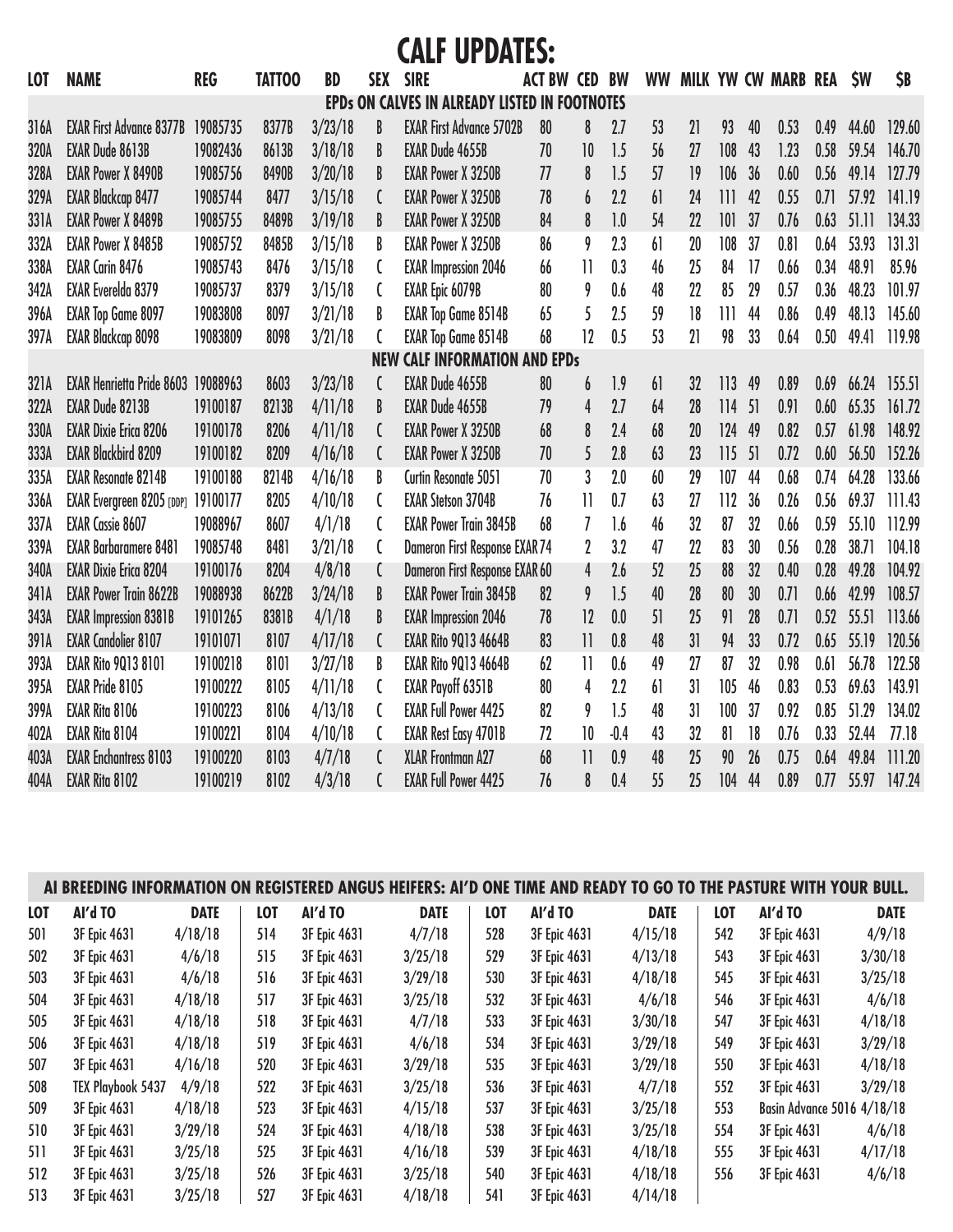**[ AI SIRE TO LOTS 501-556 ]**



CED: +15 BW: -0.7 WW: +85 YW: +153 SC: +1.03 DOC: +22 HP: +11.5 Milk: +26 CW: +69 Marb: +0.78 RE: +0.47 \$W: +82.65 \$F: +132.81 \$G: +29.01 \$B: +174.62

# **[ AI SIRE TO LOTS 610-624 ]**

**EXAR Stud 4658B** +\*17908266 CED:  $+11$  BW:  $+0.4$  WW:  $+55$  YW:  $+109$  SC:  $+0.47$  DOC:  $+18$ HP: +8.2 Milk: +21 CW: +44 Marb: +1.24 RE: +0.49 \$W: +47.88 \$F: +75.51 \$G: +52.62 \$B: +155.94



for making Express Ranches your Angus & Hereford Source

# COMMERCIAL FALL-CALVING HEIFERS

| Group             | Lot $#$ | Cow<br>ID | <b>Description</b>   | Appx.<br>Due Date    | <b>Price</b> |
|-------------------|---------|-----------|----------------------|----------------------|--------------|
|                   | 601     | 5 hd      | <b>Black</b>         | 08/18/18 to 9/17/18  |              |
|                   | 602     | 5 hd      | <b>Black</b>         | 08/18/18 to 9/17/18  |              |
|                   | 603     | 5 hd      | <b>Black</b>         | 08/18/18 to 9/17/18  |              |
| <b>HOSE</b>       | 604     | 5 hd      | <b>Black</b>         | 08/18/18 to 9/17/18  |              |
|                   | 605     | 5 hd      | <b>Black</b>         | 08/18/18 to 9/17/18  |              |
|                   | 607     | 5 hd      | <b>Black</b>         | 08/18/18 to 9/17/18  |              |
| j                 | 608     | 5 hd      | <b>Black</b>         | 09/20/18 to 11/20/18 |              |
| N<br>$\mathbf{r}$ | 609     | 4 hd      | <b>Blk &amp; BWF</b> | 09/20/18 to 11/20/18 |              |
| ROLLI<br>M        | 609A    | 1 Hd      | Blk $(Tag 21570)$    | 6/4/18               |              |

**Please note:** Dates listed are estimated calving dates which are a DVM's best faith estimation of length of gestation at palpation time with an ultrasound machine. While these are not intended to be assumed to be exact dates estimated CO 609A 1 Hd Blk (Tag 21570) 1<br>
Please note: Dates listed are estimated calving date<br>
faith estimation of length of gestation at palpation<br>
machine. While these are not intended to be assumed to<br>
calving dates can be a ver

| <b>UU BAR COMMERCIAL FEMALES</b><br><b>AI'D ONE TIME</b> |         |           |                    |                                  |              |  |  |  |  |  |
|----------------------------------------------------------|---------|-----------|--------------------|----------------------------------|--------------|--|--|--|--|--|
| Group                                                    | Lot $#$ | Cow<br>ĬĎ | <b>Description</b> | Appx.<br>Due Date                | <b>Price</b> |  |  |  |  |  |
|                                                          | 610     | 5 hd      | <b>Black</b>       |                                  |              |  |  |  |  |  |
| <b>ROLL4</b>                                             | 611     | 5 hd      | <b>Black</b>       | Al'd to                          |              |  |  |  |  |  |
|                                                          | 612     | 5 hd      | <b>Black</b>       | EXAR Stud 4658B<br>on 04/11/2018 |              |  |  |  |  |  |
|                                                          | 613     | 5 hd      | <b>Black</b>       |                                  |              |  |  |  |  |  |
|                                                          | 614     | 5 hd      | <b>Black</b>       | and are ready<br>to turn out     |              |  |  |  |  |  |
|                                                          | 615     | 5 hd      | <b>Black</b>       | to your bull.                    |              |  |  |  |  |  |
|                                                          | 616     | 5 hd      | <b>Black</b>       |                                  |              |  |  |  |  |  |

| <b>REPUTATION COMMERCIAL FEMALES</b><br><b>AI'D ONE TIME</b> |         |           |                    |                                         |              |  |  |  |  |  |
|--------------------------------------------------------------|---------|-----------|--------------------|-----------------------------------------|--------------|--|--|--|--|--|
| Group                                                        | Lot $#$ | Cow<br>ĬĎ | <b>Description</b> | Appx.<br>Due Date                       | <b>Price</b> |  |  |  |  |  |
|                                                              | 617     | 5 hd      | <b>Black</b>       |                                         |              |  |  |  |  |  |
| LĄ<br><b>NO2</b>                                             | 618     | 5 hd      | <b>Black</b>       | Al'd to                                 |              |  |  |  |  |  |
|                                                              | 619     | 5 hd      | <b>Black</b>       | <b>EXAR Stud 4658B</b><br>on 04/11/2018 |              |  |  |  |  |  |
|                                                              | 620     | 5 hd      | <b>Black</b>       |                                         |              |  |  |  |  |  |
|                                                              | 621     | 5 hd      | <b>Black</b>       | and are ready                           |              |  |  |  |  |  |
|                                                              | 622     | 5 hd      | <b>Black</b>       | to turn out                             |              |  |  |  |  |  |
|                                                              | 623     | 6 hd      | <b>Black</b>       | to your bull.                           |              |  |  |  |  |  |
|                                                              | 624     | 6 hd      | <b>Black</b>       |                                         |              |  |  |  |  |  |